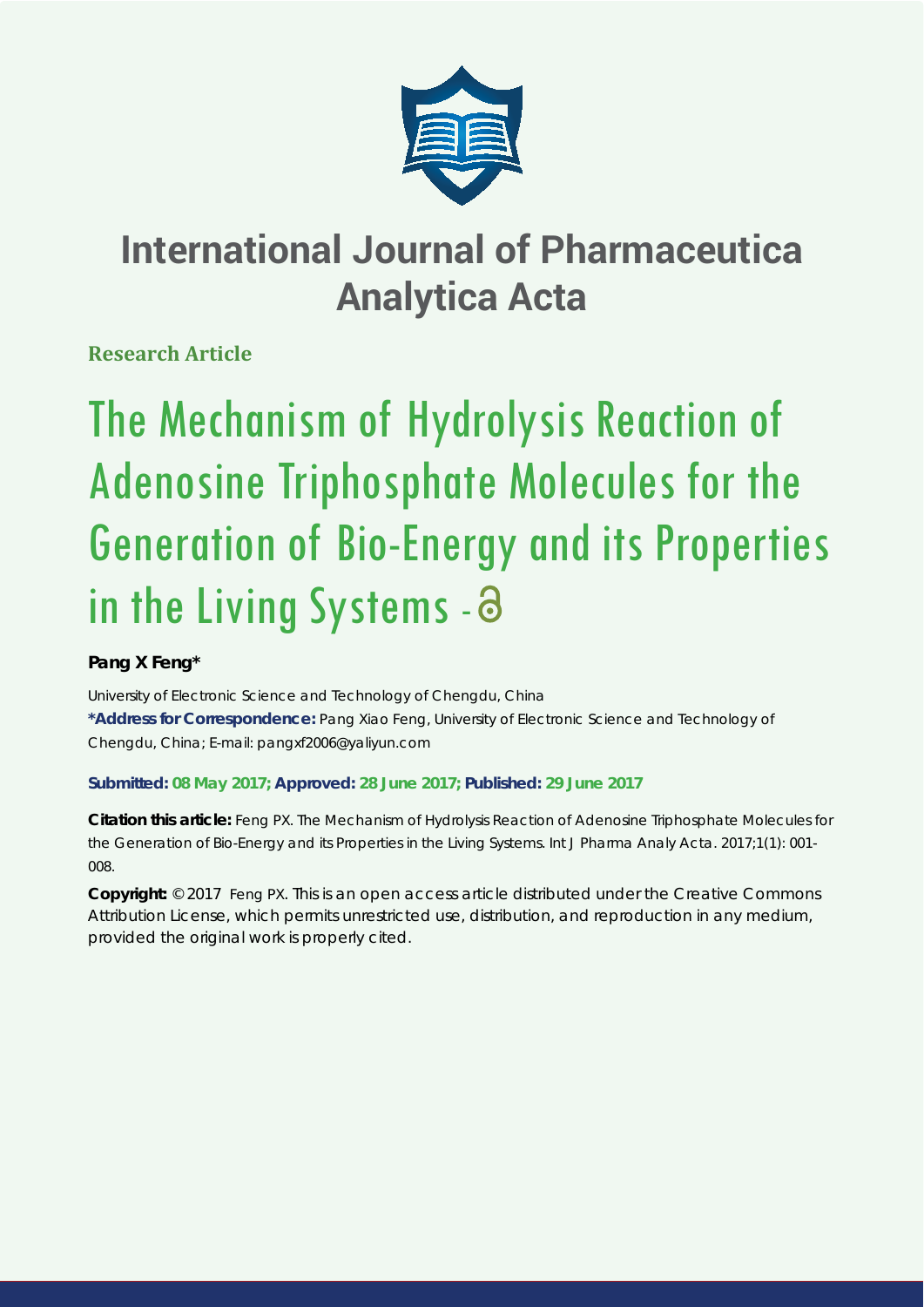#### **ABSTRACT**

We here introduced and elucidated the mechanism of hydrolysis reaction of Adenosine Triphosphate (ATP) molecules for generation of bio-energy in the living Systems, in which the detained reaction processes of hydrolysis of ATP molecules and its properties, The center effects and functions of ATP molecules in the life activity, AIP enzyme and production of bio-energy in the hydrolysis of ATP molecules and The formation of ATP molecules and its relation with Δ μH<sup>+</sup> were described and explained. From these introductions and results we understand and knew that this mechanism of generation of bio-energy is its an important form, which exists widely in the life bodies of generation of bio-energy. Therefore, to elucidate and research this mechanism and its properties have quite important meanings in biology, biochemistry and biophysics.

**Keywords:** Form; Living system; Bio-energy; Protein; ATP hydrolysis; Amide

#### **INTRODUCTION**

What is life or life activity? In the light of biophysicist's points of view, so-called life or life activity is just the processes of mutual changes and coordination for the bio-material, bio-energy and bio-information in the live systems. Their synthetic movements and coordinative changes are just totally life activity. Therefore we can say that the bio-material is the foundation of life, the bioenergy is its center, the bio-information is the key of life activity, but the transformation and transfer of bio-information are always accompanied by the transport of bio-energy in living systems [1- 2]. This means that the bio-energy played an important role in life activity, there are not life activity without bio-energy.

The bio-energy source for all life bodies on earth is the light of the sun, for example, the plants and photosynthesising bacteria use directly the energy of the sun. In the photosynthesis process the glucose molecules are formed from water and carbon dioxide, which can be denoted by

$$
6 \text{ H}_2\text{O} + 6 \text{ CO}_2 \xrightarrow{\text{hv}} C_6\text{H}_{12}\text{O}_6 + 6 \text{ O}_2
$$

However, some organic reactions, such as anaerobic life of nitrite bacteria oxidizes the ammonia to the nitrites and the nitrate bacteria oxidize the nitrites to the nitrates, do not need the oxygen. They can also obtain the energy from these chemical reactions. The energies released in the chemical transformations in animal cells are converted, accumulated and used for the synthesis of new compounds in the states of non-equilibrium distributions of substances and ions inside and outside the cell.

As it is known, the bio-energy in life body comes mainly from that released from the hydrolysis reaction of Adenosine Triphosphate (ATP) molecules in mitochondria, which are the energy factories of the cell in the living systems. We here study mainly the mechanism of generation of bio-energy released in ATP hydrolysis and its features.

Obviously, these researches have quite important significances in life science and medicine because they are helpful to both reveal the mechanism of bio-energy transport in the life bodies, which is not clear up to now, and to elucidate the reasons and properties of the absorption of infrared light and electromagnetic waves by the animals and human beings, as well as to cure some diseases such as the stem rot.

#### **The hydrolysis reaction of ATP molecule and its release of bio-energy**

As it is known, Kal'kar, et al. [3-6] first proposed the idea of aerobic phosphorylation, which is carried out by the phosphorylation coupled to the respiration process in mitochondrion. Belitser, et al. [79] studied in detail the stoichometric ratios between the conjugated bound phosphate and the absorption of oxygen and gave further the ratio of the number of inorganic phosphate molecules relative to the number of oxygen atoms absorbed during the respiration, which is not less than two. Thus he thought that the transfer of electrons from the substrate to the oxygen is a possible source of bio-energy for the formation of two or more Adenosine Triphosphate (ATP) molecules per atom of absorbed oxygen. Therefore Belitser and Kal'kar's researched results are foundations establishing modern theory of oxidative phosphorylation of ATP molecules in the cell. Plenty of men and women agreed their ideas and went on extensively and deeply investigations for this problem [10-16].

However, in such a case we must know clearly the mechanism and properties of the oxidation process, which involves the transfer of hydrogen atoms from the oxidized molecule to another molecule, in which there are always protons present in water and in the aqueous medium of the cell, thus we may only consider the transfer of electrons in this process. The necessary number of protons to form hydrogen atoms is taken from the aqueous medium. The oxidation reaction is usually preceded inside the cell under the action of special enzymes, in which two electrons are transferred from the food substance to some kind of initial acceptor, another enzymes transfer them further along the electron transfer chain to the second acceptor, etc. Thus a water molecule is formed in which each oxygen atom requires two electrons and two protons.

The main initial acceptors of electrons in cells  $[1-6]$  are the oxidized forms NAD<sup>+</sup> and NADP<sup>+</sup> of NAD (Nicotinamide Adenine Dinucleotide or Pyridine Nucleotide with two phosphate groups) molecules and NADP (Nicotinamide Adenine Dinucleotide Phosphate or pyridine Nucleotide with three phosphate groups, respectively, which are represented in figure 1, the changes of FAD (Flavin Adenine Dinucleotide or Flavoquinone) and FMN (Flavin Mono Nucleotide) are shown in figure 2. The above oxidized forms of these molecules serve for primary acceptors of electrons and hydrogen atoms through attaching two hydrogen atoms are expressed by

$$
NADP^{+} + 2H^{+} + 2e^{-} \rightarrow NADP \bullet H + H^{+} \quad (1)
$$

Where, NADP<sup>+</sup> molecule becomes the reduced molecule NADP • H in this reaction  $[1-3,17-20]$ . The NAD<sup>+</sup> molecule has also the same active center as the NADP<sup>+</sup> molecule; it can be converted to the reduced molecule  $NAD \cdot H$  through combining with two atoms of hydrogen, which is denoted by

 $NAD^{+} + 2H^{+} + 2e^{-} \rightarrow NADP^{+} + 2H^{+}$  (2)

Where, NAD<sup>+</sup> and NADP<sup>+</sup> are the coenzymes, which completes the reaction of dehydrogenation on compounds containing the group of atoms of H – C - OH through removing two hydrogen atoms.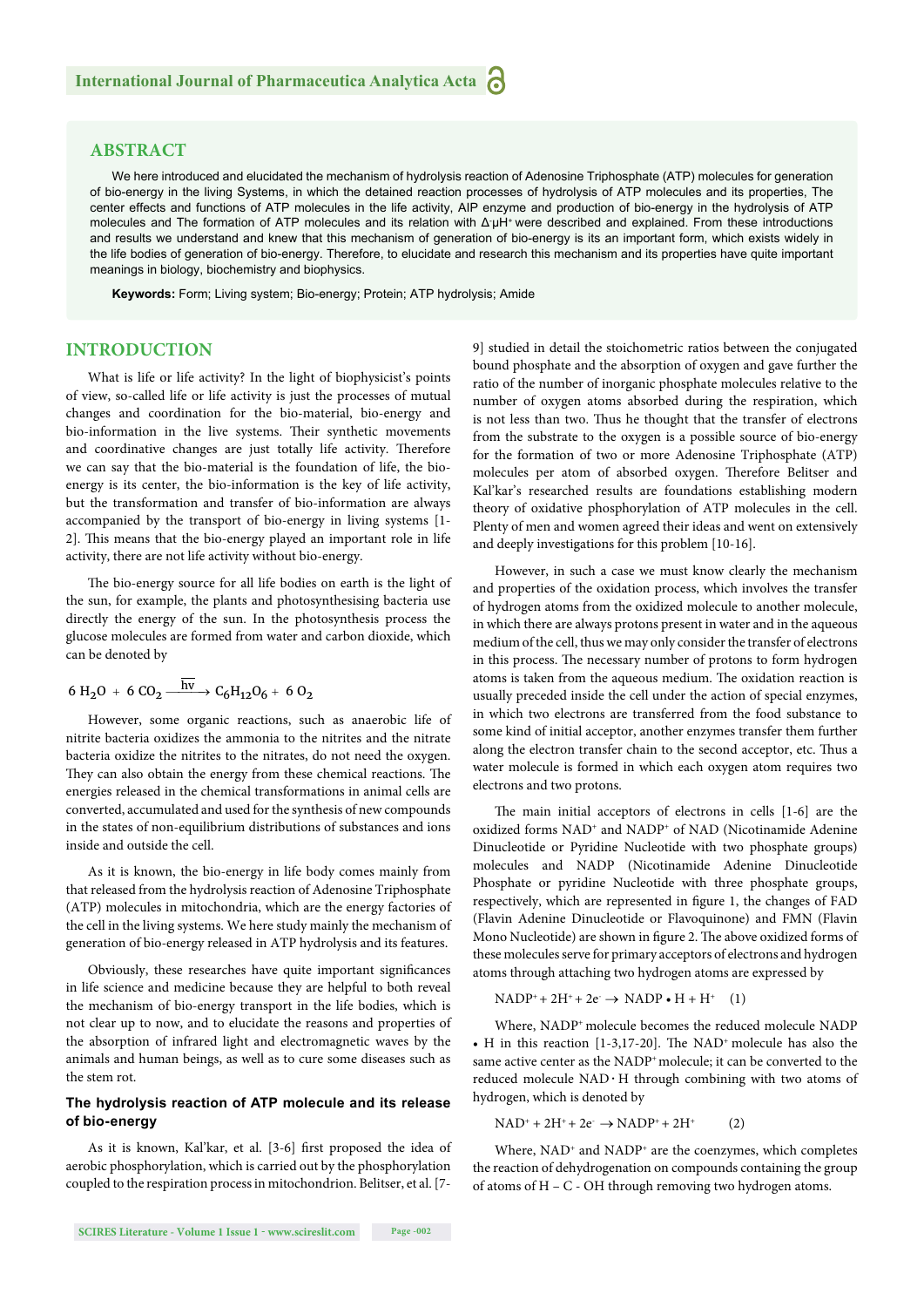

electron and hydrogen atom, its active part is denoted by dotted box [3,6-8].



In the presence of enzymes, such as the pyridine-dependent hydrogenases, and with the participations of NAD<sup>+</sup> and NADP<sup>+</sup> molecules, two hydrogen atoms are removed from this group of atoms in this case. Then one proton and two electrons can be converted to the reduced forms NADP • H or NAD • H by virtue of combining with NAD<sup>+</sup> and NADP<sup>+</sup> in this case, where the second proton can also be released. This mechanism can be also used to elucidate the oxidizing processes of the lactic acid (lactate) with the formation of pyruvic acid (pyruvate) and NAD • H, in which the reduced molecules NADP • H and their reactions occur when  $H^+$  +  $e^-$  are added as electron donors (reducing agents) in other reactions. They are involved in a large number of biosynthetic processes, such as in the synthesis of fatty acids and cholesterol [10,14-16].

Therefore, the molecule NAD • H can serve as an electron donor in the process of oxidative phosphorylation, then the phosphorylation reaction can be represented by

 $H^+$  + NAD • H + 3H<sub>3</sub>PO<sub>4</sub> + 3ADP + ½O<sub>2</sub>  $\rightarrow$  NAD<sup>+</sup> +4H<sub>2</sub>O + 3ATP (3)

Where ADP called the adenosine diphosphate. The abbreviated form of this reaction can be written as

 $ADP + P_i \rightarrow ATP + H_2$  $(4)$ 

This reaction can be simply denoted in figure 1. Thus three ATP

**SCIRES Literature - Volume 1 Issue 1 - www.scireslit.com Page -003**

molecules are formed from this reaction, in which the synthesis of ATP molecule are carried out in virtue of the transfer of two electrons from the NAD • H molecule along the electron transfer chain to the oxygen molecule in the mitochondria. In this way the energy of each electron is reduced by 1.14 eV. The reaction is called the phosphorylation of ADP molecules.

However, ATP molecules synthesized in this process can also reacts with water, which results in the energy release of about 0.43eV under normal physiological conditions with the help of special enzymes. The reaction can be represented by

$$
ATP4 + H2O \rightarrow ADP3 + HPO42 + H+ + 0.43eV or ATP + H2O
$$
  

$$
\rightarrow ADP + Pi (5)
$$

In this process ATP molecules are transformed as ADP molecules and the bio-energy of about -0.43eV is also released in this reaction. This is referred to as dephosphorylation reaction of ATP molecules [10-11,14-16].

The reaction in Equation  $(5)$  is called the hydrolysis reaction of ATP molecules, which is carried out by its phosphorylation and dephosphorylation. Thus the bio-energy of 0.43eV is released by means of this reaction process. This is just the mechanism of hydrolysis of ATP molecules. The bio-energy is widely used in plenty of biological processes and activities, such as the muscle contraction, neuroelectric pulse transfer along the neurolemma, DNA reduplication and work of calcium pump and sodium pump in cell membranes. Therefore, it is a main source of bio-energy in living systems. Just so, the mitochondrion is called as bio-energy factory.

The above results manifest clearly that the energy released in the above reaction are closely related to the growth and development of persons and animals. Thus, we can say that there is not life activity without the bio-energy.

On the other hand, we know from the above representations in the normal biological conditions the molecules in Equation (4), (5) are in various stages of ionization (ATP, ATP<sup>3</sup>, ATP<sup>3-,</sup>....), in which an increase in free energy ΔG in the reaction in Equation (4) and its decrease in reaction in Equation (5) depends all on their temperatures, concentrations of the ions  $Mg^{2+}$  and  $Ca^{2+}$  and the pH value of the medium. However, we can choose  $\Delta G_{_0}$  = -0.32 eV (  $\sim 7.3$ kcal / mole) in the normal conditions. If the appropriate corrections are made in the cases of the physiological pH values and suitable concentration of  $Mg^{2+}$  and  $Ca^{2+}$  inside the cell as well as the normal values for the concentrations of ATP and ADP molecules as well as the inorganic phosphate in the cytoplasm, then we can obtain the value of  $\sim$ -0.54 eV (or  $\sim$ -12.5 kcal / mole) for the free energy in the hydrolysis of ATP molecules [17]. Hence the free energy for the hydrolysis of ATP molecules is not a constant value. It may even not be the same at different sites of the same cell if these sites differ in the concentrations of ATP, ADP,  $P_i$ , Mg<sup>2+</sup> and Ca<sup>2+</sup>

Because the cells contain plenty of phosphorylated compounds then the hydrolysis of ATP molecules in the cytoplasm is always associated with the release of free energy, therefore the values of the standard free energy in the hydrolysis of ATP molecule are also different for some of these compounds, such as the free energies of phosphoenol pyruvate, 1, 3 – Diphospho - glycerate and creatine phosphate are -0.64, -0.51 and -0.44 eV, respectively.

#### **The center effects and functions of ATP molecules in the life activity**

It is different from general burning of materials, the oxygen's are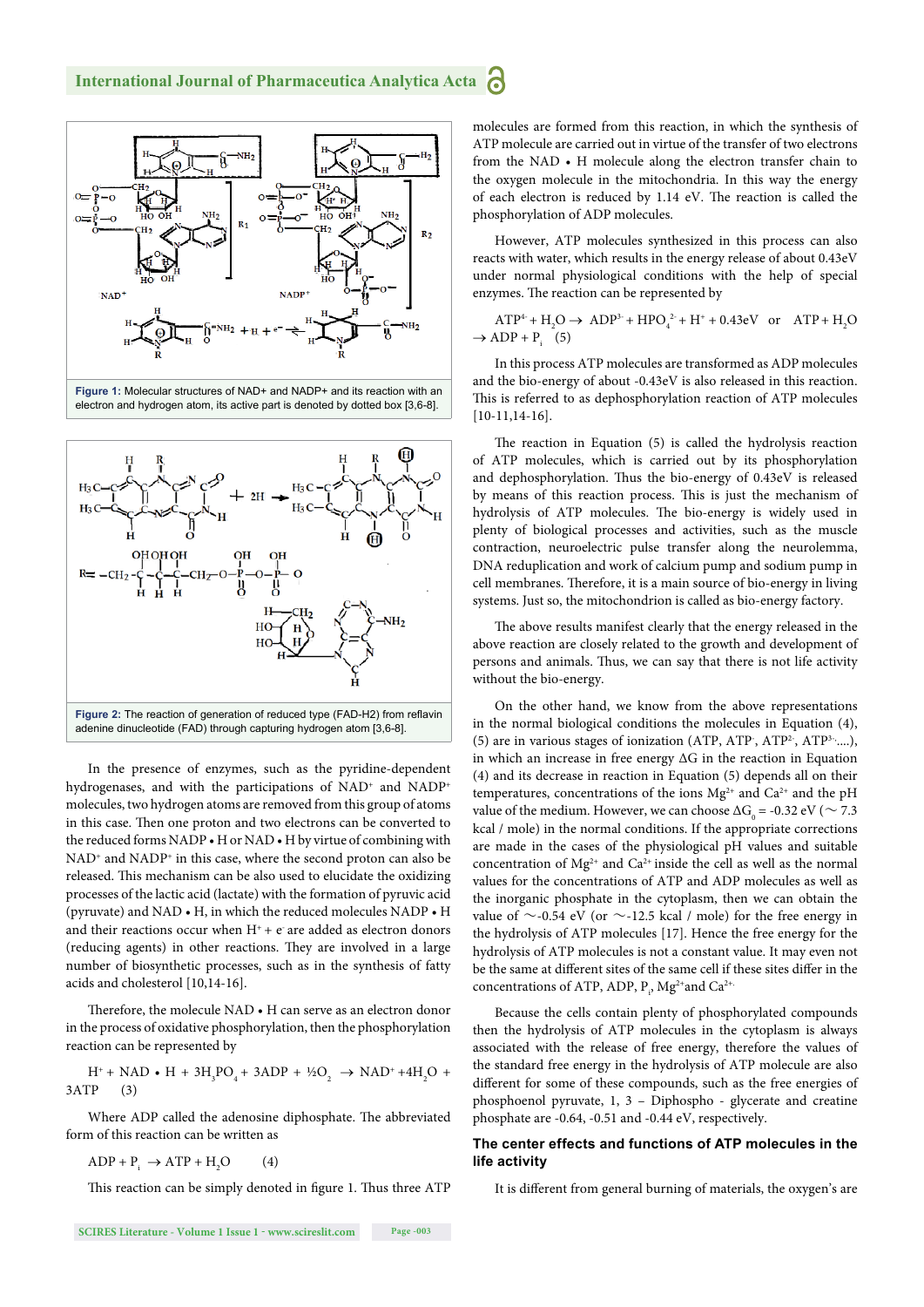#### **International Journal of Pharmaceutica Analytica Acta P**

not directly used to transform the carbon as the carbon dioxide, but to produce the bio-energy and to form the energy current in virtue of the interaction with the bio-materials of proteins, sugar and fat molecules through plenty of middle chemical reactions and citric acid cycle mentioned above, its transformed ways and corresponding processes of energy current are shown in figure 3, which shows the ways of the energy current proposed by Kagawa [6]. Clearly, the energy current is generated by the transport of bio-energy released from the hydrolysis of ATP mentioned above, in which the carbons are oxidized to form the carbon dioxide by the interaction with the oxygen's in the biotissues with water in life bodies. Finally the  $\mathrm{C0}_2$  produced are ruled out in vitro. However, the hydrogen atoms are transformed to the coenzymes of NAD and FAD under action of the dehydrogenase. In this case the hydrogen atoms in the reduction coenzymes of NADH<sub>2</sub> and  ${\rm FADH}_{_2}$  formed are oxidized by the collectors formed by a series of enzymes in the electron transfer system to produce waters  $(H_2O)$ , where oxygen molecules  $\mathrm{O}_2$  which come from the breath process and come further into the life body to expend in final stage of reaction for the electron transfer system, the latter are occurred on the surface of membrane of the cell or mitochondrion. The energy generated in the reaction of the oxidation- reduction in the electron transfer system is used to form ATP in virtue of the above reactions of phosphorylation and dephosphorylation, which are happened in the protein molecules, in which the coupling factor 1  $(F_1)$  with the function of enzyme are also occurred due to the action of electric-chemical energy produced on the surface of membrane. Because the oxygen's are used in the above syntheses of ATP molecules and the electron transfer system, then we refer to it as the reaction of oxidative phosphorylation. This reaction occurs also in the photosynthesis in plants, but it is called the photon phospharylation, where the coupling factor and electron transfer occur on the membrane of the chlorophyll due to the fact that the energy of light is absorbed by it, but the  $F_1$  facts are replaced by ATPase  $(\mathrm{CF}_{\scriptscriptstyle{1}})$  in this case, in which the energy need are obtained from the syntheses of ATP from ADP and  $\mathrm{P}_\mathrm{i}.$  Therefore, ATP molecules are almost the source of energy for all biological movements in the living systems involving the mechanical energy in the muscle contraction and work of calcium pump and sodium pump in cell membranes, the chemical and electric energy expended in the neuroelectric pulse transfer along the neurolemma and DNA reduplication. The energies transported by the energy current in figure 3 are used or expended finally in radiations of light, sound, heat and the emission of biophotons the transmission of electricity in bio-tissues as well as the movements and syntheses of bio-matters, and so on. Therefore, we can say that there are not the activities without ATP molecule and the



Figure 3: The energy current of life-matters [4], where Δ-μH+ is difference of electric-chemical potential of H+ [3,6-8]. Walker shared the 1997 Nobel Prize in chemistry.

energy released from the hydrolysis of ATP. This manifests clearly that AIP molecules play the center functions in life activities [1-5].

On the other hand, we know from the investigations that ATP and ADP molecules can form also a link between the high and low energy phosphate compounds, such as pyruvate kinase transfers the phosphate from phosphoenol pyruvate to ADP. Pyruvate and ATP are formed in virtue of a special enzyme in this reaction. Meanwhile, ATP molecules can transfer a phosphate group to the D-glucose and convert further it to glucose - 6 - phosphate with the help of the hexokinase. This indicates also that ATP molecule pays very important rules in life process and is a universal accumulator of bioenergy in the cells. These results indicate also that ATP molecule pays an important role in the life activity [3-5].

#### **AIP enzyme and production of bio-energy in the hydrolysis of ATP molecule**

As it is known that the energy which are used by bio-membranes to finish various activities, is acquired from the hydrolysis reaction of ATP molecules, but the synthesis of ATP molecules must be also gone simultaneously in this case. In these changed processes of the energy the ATP enzymes or ATP hydrolysis enzymes must be participated. This means that AIP enzymes can pay important functions in both acquirement and expenditure of bio-energy or speaking, it must participate into the reactions of both syntheses and decomposition of ATP molecules. Just so, Lardy and Avron extracted ATP enzymes from the membranes of mitochondrion and chlorophyll [21]. Then work of calcium pump and sodium pump in cell membranes in the activity of the cells must be started by virtue of the joins of Na<sup>+</sup>-, K<sup>+</sup>and  $Ca^{2+}-ATP$  enzymes, where  $K^+$ -ATP enzymes carry  $K^+$  ions into inner membrane from external membrane, but Na+-ATP enzymes carry Na+ ions into inverse direction, Ca2+-ATP enzyme, which is in essence a actomyosin, carry continuously  $Ca^{2+}$  in the inner cells into the sarcoplasmic reticulum to activate the function of the muscle thus the latter is contracted in this case. Therefore, we can obtain that ATP molecules are direct source of bio-energy in living system.

 In the expenditures of bio-energy the largest expenditures of energy with respect to the movement of muscle and transformation of the ions are the chemical functions in the synthetic reactions, which makes ATP decompose to AMP and inorganic pyrophosphate  $(PP<sub>i</sub>)$  under action of the ligase. Its main productions are the protein, nuclear acid and polysaccharide molecules, in which the ATP molecule expended for forming one chemical bond, are different, such as the peptide bond formed in protein molecules need expend 4 ATP molecules, but the dihydrogen phosphate ester bond and glycosidic bond formed in DNA need only expend 2 ATP molecules. This manifests that there are still one bond with high energy in  $PP_i$ . This means that  $PP_i$  decomposed as  $2P_i$  through its hydrolysis under influence of the pyrophosphate enzyme in this case, in which the expenditures of energy is used to promote the syntheses of the reaction. In this case generated AMP becomes finally as ADP through expending one ATP molecule by the muscle kinase. However ATP molecules can be again formed in the processes of glycolysis and Oxidative phosphorylation.

Otherwise, the reaction of ATP enzyme occurs also in the following reaction of kinase (phosphorylase), which is represented by ATP +X  $\rightarrow$  X - O - P + ADP, where generated phosphate ester (X -O - P) will happen the reaction: X - O - P + H<sub>2</sub>O  $\rightarrow$  X - OH + P<sub>1</sub> under affection of phosphate ester hydrolysis enzyme. These reactions can be simply written in Equation (5). Therefore, we can obtain that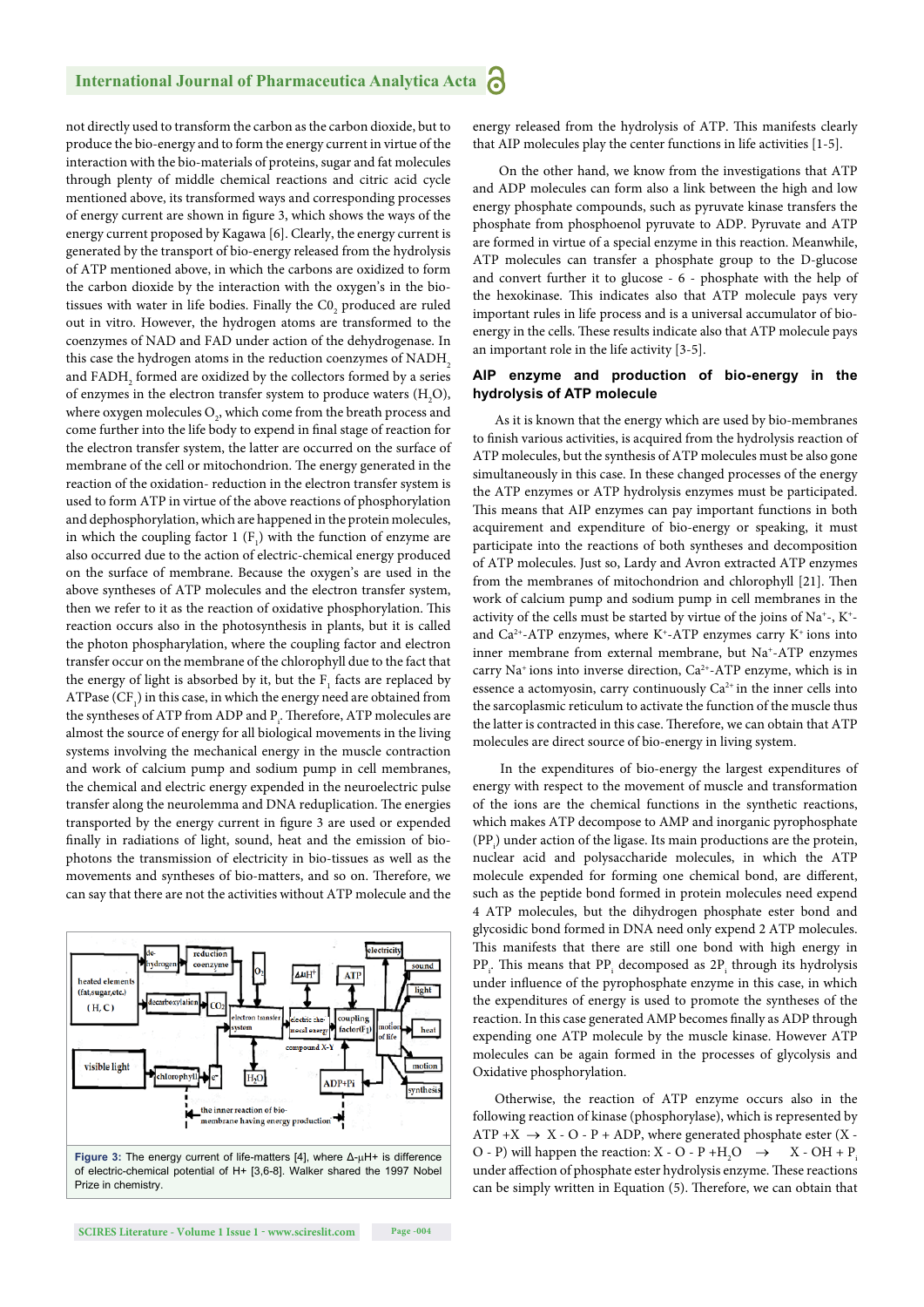there are not the reaction of ATP enzymes without the ATP enzymes. Just so, the phosphate ester enzymes are certainly localized in the lysosomal in the cell, which can prevent the expenditures of ATP molecules without biological effects.

On the other hand it is known that coupling factor  $F_1$  has also the function of enzyme. So-called the coupling is just that the energy of synthesis of ATP is provided by freeing energy of electron transfer system. When the inner membrane of the mitochondrion is treated by strong mechanics, the proteins are freed. Although the electron transfer system exists still in the residual membrane vesicles, its energy cannot go on the coupling with the synthesis of ATP. However, the coupling can be recu the extracted protein and membrane vesicles are again combined, and then the factor is called the coupling factor. The membrane vesicle, which cannot synthesize ATP without coupling factor, is referred to as the deficient particles. If this coupling factor is purified we can obtain at least one protein with active ATP enzyme, which is called coupling factor  $1 (F_1)$ , which projects on the surface of the membrane in the form of a protuberance. It is also a spherical protein with a diameter of about 9 nm and the weight of 38000 and are composed of 5 different sub-units, their sequences are  $\alpha$ (53,200), β(50,800), γ(33,1000), δ(17, 300) and ε(5,570), where the numbers in the parentheses are their molecular weight. The ε sub-unit can restrain the activity of ATP enzyme, i.e., it can restrain the decomposition of synthesized ATP without any biological effects.

The experiments indicated that the molecular weights of all ATP enzymes involving F, and their sub-units are almost the same. This means that the configuration of the electron transfer on the membranes and corresponded mechanisms of generation of bioenergy possess all the same feature. For example, the experiments of electronic microscope confirm that the chloroplast, photosynthetic bacterias having the function of photosynthetic phosphorylation and the thermophilic bacterias have all ATP enzymes or  $F_1$  [3-6]. The  $F_1$ in the thermophilic bacterias is quite stable in the cases of both room, high and low temperatures, or under influences of the reagents, which can degenerate the features of protein molecules. Its  $\alpha$  and  $\beta$  sub-units can combine with ATP and ADP molecules, but combined capability of α sub-unit with ATP and ADP is stronger than that of β sub-units because its position of combination is adjusted due to the change of the center of structure in the α sub-units arising from the variation of advanced structure. β sub-units has the combined capability with the dissociation constant of 0.5 Mol. / L, γ sub-unit is a gate for the H<sup>+</sup> ion, δ and ε sub-units can promote the combination of  $\text{F}_{1}$  with  $\text{F}_{0}$ , ε sub-unit can restrain also the activity of ATP enzyme of  $\mathrm{F_{_{1}}}$  . These are just the functions of five sub-units in the thermophilic bacterias.

Therefore, we know that the enzymes carrying out the above synthesis of ATP molecules from ADP molecules and inorganic phosphate in the coupling membranes of mitochondria are the same with those in the cytoplasmic membranes of bacteria, which are mainly composed of  $F_1$  with  $F_0$ , the latter are joined each other by the small proteins  $F_5$  with  $F_6$  [3-6]. These proteins form also the  $F_1$ with  $F_0$  complex or the enzyme ATPase. In the coupling membrane of mitochondria and the cytoplasmic membrane of bacteria the complex  $F_1$  -  $F_0$  is positioned so that the enzyme  $F_1$  is the inside of the membrane. The enzyme  $F_0$  can extend from one side of the membrane to the other and has a channel which lets protons through. When two protons pass through the complex  $F_1$  -  $F_0$  in the coupling mitochondrial membrane one ATP molecule is synthesized inside the matrix by an ADP molecule and inorganic phosphate. This reaction is reversible. Under certain condition the enzyme transports the protons

from the matrix to the outside using the energy of dissociation of ATP molecules, which may be observed in a solution containing isolated molecules of enzyme  $\mathrm{F_{1}}$  and ATP. The largest two proteins in  $\mathrm{F}_1$  take part in the synthesis and dissociation of ATP molecules, the other three proteins are apparently the inhibitors controlling these reactions.

If the enzyme  $F_1$  molecules are removed from mitochondria then the remaining  $F_0$  enzymes increase greatly the permeability of protons in the coupling membranes, which confirms that the enzyme  $\mathrm{F_{0}}$  has a channel for the passage of protons which is constructed by the enzyme  $F_1$  However, the mechanism for the synthesis of ATP molecules by the enzyme ATPase is still not clear up to now.

#### **The formation of ATP molecules and its relation with Δ-μH+**

The mechanisms of formation of ATP molecules from ADP molecules under the action of ATP synthase in Equation (18) have been proposed [1,22] which are following three models:

(1) Boyer's "mechanism of change of combination" for the action of ATP synthetase. Boyer thought that the structure of complex of ATP synthetase resembles with the sophisticated device of "water turbine". When H<sup>+</sup>ions flow along their concentration gradient across the membrane of the mitochondria, in which the transshipment and return occur., then the drive "turbine" (base  $F_0$  factor) and ' rotation of connected ' rotor' (handle) result in the variation of the conformation of 'the "blade"(the head of  $F_1$  factor) combining the other end of the 'rotor, this induces necessarily ADP and  $P_i$  to synthesize ATP molecules. Thus the latter is released in this case [1,22].

(2) The form of molecular structure of complex of ATP synthetase. As it is known, in the model of rotation of the rotor mentioned above,  $F_1$  factor is a key structure part or unit of ATP synthesis, in which each α sub-unit and β sub-unit have all one combined point with the nucleotide, namely, the combined points of nucleotide in β subunit have also the activity of catalysis of ATP synthesis or hydrolysis, where 3 α sub-unit and  $β$  sub-unit are cross wisely arranged around the same axis, which is similar a "orange disc". In this case they form 6 polymer structure of the oblate spheroidal type with the high of 8 nm and the wide of l0 nm. γ sub-unit and ε sub-unit strongly incorporated together to form an axis or a rotor, which is inserted in the center of 6 dimer structure of the oblate spheroidal type of "3α3β" to make  $\mathrm{F_{1}}$  factor and  $\mathrm{F_{0}}$  factor mutual-couple. Thus they can interact sequently with 3  $\beta$  sub-unit to vary and regulate the conformation of catalysis positions of 3 β sub-unit. ε sub-unit can suppress the ATP hydrolysis of enzyme and jam H<sup>+</sup> channel, which reduce further the function of the H<sup>+</sup> leakage. The hydrophobic protein complex of  $F_0$ factors inserting in the inner-membrane contains three sub-units of a, b and c, in which many copying c sub-units are arranged in sequence as a ring structure of 12 polymers, but a sub-unit and b sub-unit are arranged out sides of c sub-unit with cyclic polymer structure, it and  $\delta$  sub-unit, which constructed F<sub>1</sub> factor, are combined together to form a  $F_0$  factor of the "stator", which connected again with the  $\mathrm{F_{1}}$  and  $\mathrm{F_{0}}.$  Thus the proton channels on the inner membrane in the mitochondrial have been constituted in this case, which can regulate the H<sup>+</sup> fluid in the across membrane proton channel in virtue by the sub-units, which incorporates again to the oligonucleotides enzymes in the ring c sub-unit polymers. Meanwhile, it cans also cover the dynamic potential of the protons across the membrane to the torsional movement, which drives the rotation of "the rotor". Then ADP and Pi together to synthesize ATP molecules in this case [1,22].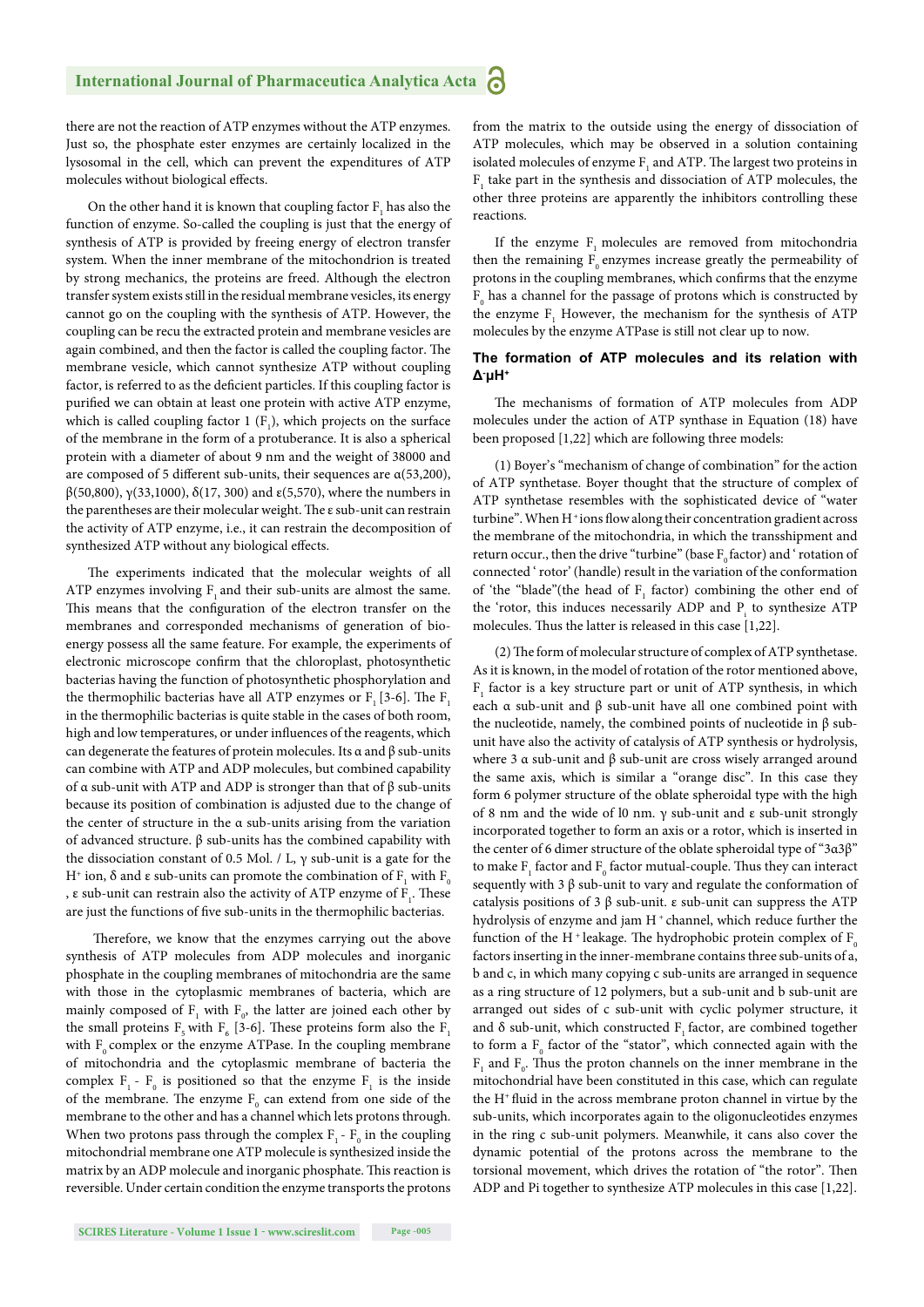#### **International Journal of Pharmaceutica Analytica Acta P**

(3) The "rotation catalytic model of synthesis of ATP. In accordance with Boyer's hypothesis in the mechanism of change of combination, ATP synthesis involved mainly the conformational change of 3 subunits in  $F_1$  in the process of rotation of "the rotor" driven, then 3  $\beta$ sub-units are semultanuosly in different conformational states. When each  $\beta$  sub-unit synthesizes one molecule of ATP using the catalysis method, which produce three different conformational states due to the difference of time of combination with the nucleotide, which are the close combined state (T state), loose state (L state) and open state (O state). Under the promotion of the proton flow,  $3a3\beta$  6 polymers will rotate 120<sup>0</sup> relative to the rotor. In this case each  $β$  sub-unit occur correspondingly conformational variations, thus the affinities of ATP with ADP and  $P_i$  are changed, and then they will combine or disintegrate each other, which is shown in Figure 4.

Walker and Noji investigated successively one mechanism of this phenomenon, which were obtained from the results observed from different angles and different experiments based on Boyer's assumption for the combined and changed mechanism in [22]. Finally they confirmed that Boyer's assumption is correct. Just so, Boyer and Walker shared the 1997 Nobel Prize in chemistry.

We now study the relation of ATP molecules with the values of electric- chemical potential  $\Delta \mu H^+$  of  $H^+$  ions. The experimental researches indicated that ATP molecules can be synthesized only if the values of electric chemical potential  $\Delta^{\cdot} \mu$ H<sup>+</sup> of H<sup>+</sup> ions on the membrane of mitochondria are suitable and enough. However, what is the value? In practice, the value can be obtained changes of the free energy generated in the reaction in Equation (5).

As it is known, the difference of electric-chemical potential between the inner and external membranes can be represented by

$$
\Delta^{\cdot} \mu_{0-i} H^{+} = F \Delta \phi_{0-i} + RT L_{N} (H^{+})_{i} / (H^{+})_{0} \quad (6)
$$

Where  $\Delta \phi_{i-0}$  is the difference of potential between inner (i) and external (0) the membranes, (H<sup>+</sup>) is the active degree of H<sup>+</sup>. Then  $\phi$ the above equation can be simply denoted as

$$
\Delta^2 \mu H^+ = F \Delta \phi + 2.3 \, RT \Delta_p H \tag{7}
$$

Because the result of variations of the free energy in the hydrolysis reaction and the reaction of shift of 2H<sup>+</sup> are same in the equilibrium state and according to definitions of electric-chemical potential and the result of  $[ATP] = [ADP]$  in the equilibrium of the synthesis and decomposition of ATP molecules Yasuo Kagawa found out the difference of electric-potential between the inner and external membrane of mitochondrion, which is of

$$
\Delta \phi = 60 \Delta_p H + 210 \text{ mV}
$$
 (8)



For the membrane of chloroplast, which is treated by the alkali and acid, we can think the  $\Delta \phi = 0$  because the lipid of the chloroplast is the galactolipid, its permeability of the anion is very large [4,18-20]. Then we can obtain from Equation  $(21)$  that the difference of pH value between the inner and external membranes in the mitochondrion is  $\Delta_p$ H = 3.5. This means that  $\Delta_p$ H = 3.5 is a quire necessary and suitable condition for the synthesis of ATP molecules. If it increased to 7, then ATP molecules cannot be synthesized from ADP and  $P_i$ . The above results and Equation (20) indicated clearly that the synthesis of ATP molecules must require the certain values of  $\Delta \mu H^+$  the membrane possesses. Obviously the difference of electric-chemical potential  $\Delta \mu$ H<sup>+</sup> is formed due to the difference of concentration [H<sup>+</sup>] of H<sup>+</sup> and the difference of electric potential, Δ $\phi$ , between the inner and external membranes of the mitochondrion. Then we can affirm that the difference of electric-chemical potential formed can be restrained and eliminated by the inhibitors of electron transfer.

The above results show that the form of  $\Delta \phi$  and  $\Delta^{\cdot} \mu H^{\text{-}}$  or  $\Delta_{\text{p}} H$  and corresponding the synthesis of ATP molecules using Δ*ϕ* are important function of the bio-membrane. Just so, we can say that the bio-energy comes from the bio-membrane, or speaking the membranes of the mitochondrion is the source of the bio-energy released by hydrolysis of ATP. The Δ*ϕ* formed on the bio-membrane can also be used in plenty of biological processes, such as the resting potential with  $70 - 90$  mV on the neurocytes is formed through the differences of distribution and concentration of Na+ and K+ between the inner and external membranes due to the actions of Na<sup>+</sup>-ATP<sub>ase</sub>. and K<sup>+</sup>-ATP<sub>ase</sub>.

As it is known, the synthesis of ATP molecules and generation of energy in the hydrolysis reaction of ATP are closely related to the transfers of electrons and H<sup>+</sup> in the transfer systems. In the transfer system the transfer of electrons is started from the dehydrogenation of NADH<sub>2</sub>, etc. It goes on in the forms of reactions of H  $H^+ + e^ H^+ + e^-.$ and  $Fe^{3+} + e^-$  Fe2+.In these reactions According to the properties of association of reactions of oxidation and reduction participated by flavin, cytochrome and nonheme iron, we know that their transfers can be carried out along the direction from lower reaction system to higher reaction system. The collection system of these materials of oxidation and reduction is called the respiration chain or electron transfer system, in which the Fe, which exists in the heme of hemoglobin and the ferritin, plays a main and key rule. The main variations of oxidation of NADH can be described as:

The flavin  $\rightarrow$  nonheme iron  $\rightarrow$  CoQ cytochrome b  $\rightarrow$ cytochrome  $c_1 \rightarrow$  cytochrome  $c \rightarrow$  cytochrome a,  $a_3$  and  $\rightarrow O_2$ . Its concrete processes of the transfer can be also denoted by: the  $\text{substrate} \quad \xrightarrow{+2e^-} \text{NAD}^+ \xrightarrow{+2e^-} \text{FMN} \quad \xrightarrow{+2e^-} 2(\text{FeS})$  $\longrightarrow$  Q  $\longrightarrow$  2 [b  $\stackrel{e^-}{\longrightarrow}$  C  $\stackrel{e^-}{\longrightarrow}$  C<sub>1</sub> $\stackrel{e^-}{\longrightarrow}$  a  $e^-$  a<sub>3</sub>]  $\xrightarrow{2e^{-1}} (1/2) O_2$ 

In this scheme the components of the respiratory chain are placed in the order of potentials. Apart from cytochromes the respiratory chain is made up of flavin mononucleotide molecules, iron-sulphur proteins, ubiquinone molecules and some protein molecules. The NAD<sup>+</sup> molecules form the main link between the citric cycle and the electron transfer chain, in virtue of this chain a pair of electrons are transferred to the oxygen atom. Thus the electrons occur as pairs in the NAD  $\bullet$  H<sub>2</sub> molecule. The chain is terminated by the transfer of two electrons to the oxygen atom. Inside of the chain the electrons are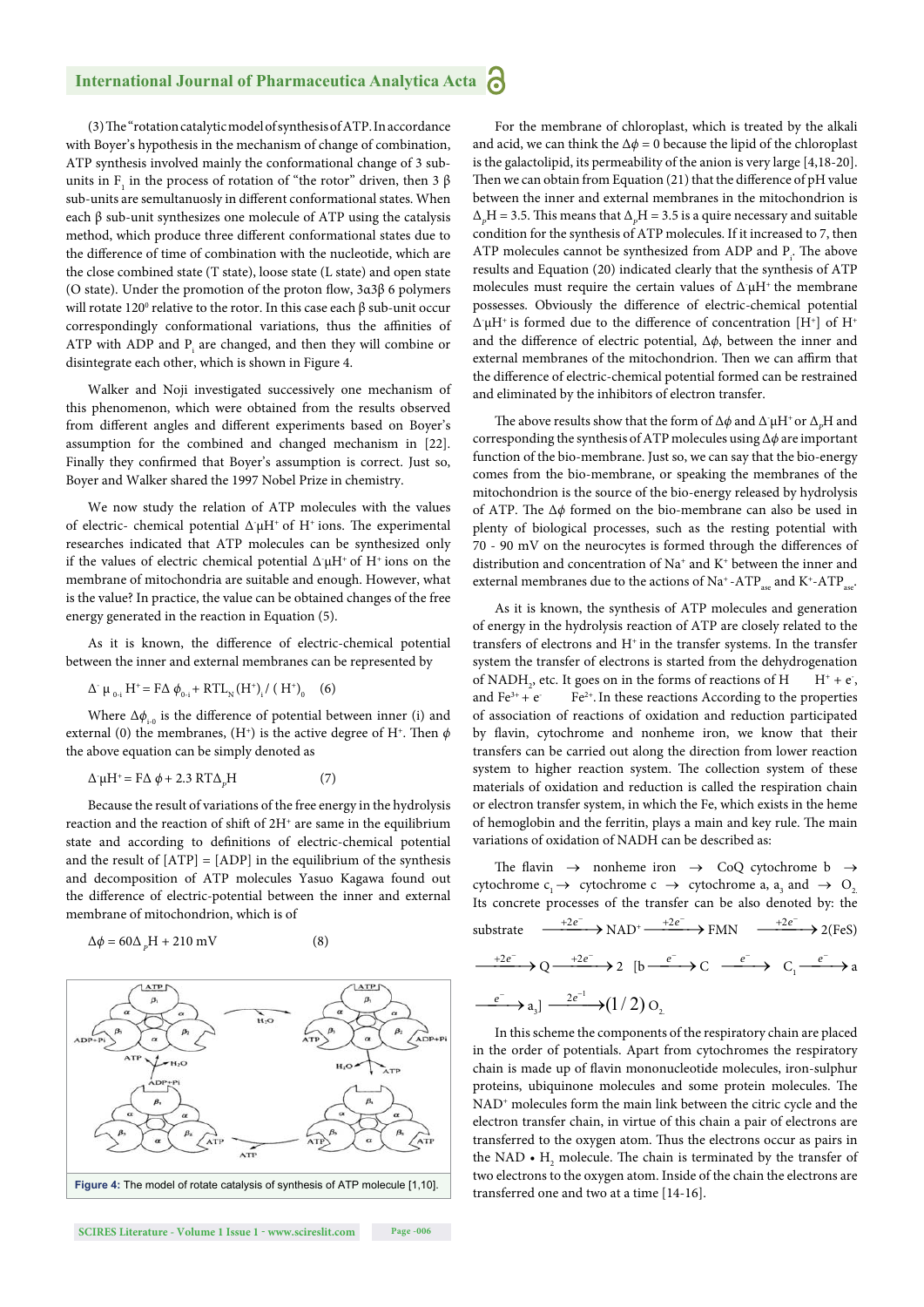The energy of electron transfer in this system is acquired from the activity of H<sup>+</sup>-ATP<sub>ase</sub> driven by  $\Delta^2 \mu$ H<sup>+</sup> on the membrane. In the transport of  $H^*$ , the  $H^*$  is come from H in the substrate, which is freed from the reaction of oxidation-reduction:  $AH_1 + 2Fe^{3+} \rightarrow A + 2Fe^{2+}$  $+2H^+$  [4-5,18]. Therefore, the transport system of  $H^+$  ion and electron transfer system are anisotropically arranged on the membrane to form together a ring to transport  $H^*$ . This is just the mechanism of ring transport of  $H^+$ . This model is constructed by the compounds on the surface of fat body, which is formed by adding the ascorbic acid  $(AH_2)$  into the iron compounds of two valence iron, in which the difference of electric-chemical potential of H<sup>+</sup> appears, which promotes the transport of  $\rm H^+$  in the proportion of  $\rm 2H^+/ATP$  under the action of  $H + /ATP$ <sub>sse</sub>. Its concrete process of transport is as follows. The pyridine dehydrogenase transfers two H atoms from food (substrate  $S<sub>•</sub>2 H$ ) to NAD<sup>+</sup>, which are shifted again into the inner of the matrix to combine with OH- and to produce further water. The reaction can be represented by S-2H+NAD<sup>+</sup>  $\leftrightarrow$  S+NAD•H+H<sup>+</sup>+H<sup>+</sup>+OH<sup>+</sup>→H<sub>2</sub>O, where S is the oxidized substrate. In this case the direct transport of a pair of H atoms from the NAD • H molecule to the Flavin Mono Nucleoitide (FMN) molecule occurs by the action of flavin-dependent dehydrogenase enzymes. Thus the reduced molecules  $\text{FMN} \bullet \text{H}_2$  are formed by the reaction: NAD • H+FMN+H<sup>+</sup>  $\leftrightarrow$  NAD+FMN•H<sub>2</sub> in the inner side of the conjugated membrane. In this reaction, NAD • H molecule transports its one  $H^+$  and two electrons to the FMN molecule, the second H<sup>+</sup> comes from the surround environment.

Therefore, we can obtain from the above investigations that the synthesis of ATP molecules are always accompanied by the electron transfer and the transport of  $H^+$  ions under actions of  $ATP_{aa}$  and  $\Delta \mu$ H<sup>+</sup> on the membrane of the mitochondria. This implies that there are not the syntheses of ATP molecules without these processes and reactions in the living system. So, the syntheses of ATP molecule are a very complicated biological process.

Sambongi, et al. [23] studied the influences of mechanical rotation of the c subunit oligomer in ATP synthase  $(F_0F_1)$ , which is the smallest motor enzyme known, on the energy of ATP hydrolysis, where  $\mathrm{F_{0}F_{1,}}$ found in mitochondria, synthesizes adenosine 5'-triphosphate (ATP) coupling with an electrochemical proton (or H<sup>+</sup>) gradient and also reversibly hydrolyzes ATP to form the gradient. An actin filament connected to a c subunit oligomer of  $F_0$  was able to rotate by using the energy of ATP hydrolysis. The rotary torque produced by the c subunit oligomer reached about 40 pico – Newton - nanometers, which is similar to that generated by the generated by the gamma subunit in the  $F_1$  motor. These results suggest that the gamma and c subunits rotate together during ATP hydrolysis and synthesis. Thus, coupled rotation may be essential for energy coupling between proton transport through  $F_0$  and ATP hydrolysis or synthesis in  $F_1$ . The proton- transporting ATP synthase,  $F_0F_1$ , consists of a catalytic sector,  $\mathrm{F_{_1}or~F_{_1}-adenosine~triphosphatase}$  (ATP  $_{\mathrm{ase}})$  (a3b3g1d1e1), and a proton pathway,  $F_0$  (a1b2c12). The crystal structure of the bovine a3b3g complex indicates that the a and b subunits are arranged alternately around the  $NH_2$ - and COOH- terminal a helices of the gamma subunit. The isolated F, hydrolyzes ATP, followed by gamma subunit rotation, which is driven by conformational changes of the catalytic subunits. The gamma subunit rotation in  $F_1$  has been observed by biochemical experiments and has been suggested directly that it relates to the counterclockwise rotation of an actin filament connected to the gamma subunit. The gamma subunit rotation in  $F_1$  should be transmitted to the membrane sector,  $F_o$ , in order to complete ATP hydrolysis-dependent proton transport. The

detailed underlying mechanism of the energy transmission between  $\mathrm{F_{o}}$  and the gamma subunit remains unknown as yet. If the c subunit oligomer rotates counterclockwise (the same direction as gamma) in the membrane, then the ATP hydrolysis–dependent gamma subunit rotation could be connected mechanically to the  $F_0$  sector. In this regard, c subunit rotation has been proposed. They designed several experimental systems to examine this possibility. The gamma and electron complex is shown to be a rotor and the a, b, d complex is proposed to be a stator in  $\mathrm{F_{0}F_{1}}.$  Therefore, we fixed  $\mathrm{F_{1}}$  a (or b) subunits on a glass surface to demonstrate the rotation of an actin filament connected to the  $F_0$  c subunit, or conversely, the c subunits were fixed and the rotation of a or b was examined. ATP-dependent rotation was only successfully observed with the system described below. *Escherichia coli*  $F_0F_1$  was immobilized on a cover slip linked to the  $\mathrm{NH}_2$  terminus of each a subunit. A c subunit Glu 2 was replaced by cysteine and then biotinylated to bind streptavidin and a fluorescently labeled actin filament. The gamma subunit cysteine residues were replaced with alanine in order to avoid direct binding of the actin filament to this subunit. Thus, cysteine is present only in the c subunit of the presumed rotor complex.

Tsunoda, et al. [21,24] studied also the rotation of the c subunit oligomer in fully functional  $F_1F_0$  ATP synthase. They thought that previous studies had established that the central gamma and epsilon subunits of the  $F_1$  part rotate relative to a stator of alpha and beta and delta subunits during catalysis. They showed that the ring of c subunits in the  $F_0$  part moves along with the gamma and epsilon subunits. This was demonstrated by linking the three rotor subunits with disulfide bridges between cysteine residues introduced genetically at the interfaces between the gamma, epsilon, and c subunits. Essentially complete cross-linking of the gamma, epsilon, and c subunits was achieved by using CuCl to induce the oxidation. However, this fixing of the three subunits together had no significant effect on ATP hydrolysis, proton translocation, or ATP synthesis, and each of these functions retained inhibitor sensitivity. These results unequivocally place the c subunit oligomer in the rotor part of this molecular machine.

The above investigations are very helpful to understand the properties of synthesis of ATP molecules and the influences of mechanical rotation of the c subunit oligomer in ATP synthase  $(F_0F_1)$ on the energy released by ATP hydrolysis.

#### **REFERENCES**

- 1. Pang Xiao Feng. Biophysics. Press of University of Electronic Science and Technology of China. Chengdu: 2007.
- 2. Davydov AS. Biology and quantum mechanics. Pergamon Press: Oxford; 12. https://goo.gl/rNfLtb
- 3. Kagawa Y. Biological and Bio-energy (Chinese) interpreted by Lan shu Cheng and Xi Xie. Science publisher; Beijing: 1986.
- 4. Belitser VA, Tsybakova ET. On the mechanism of respiration-coupled phosphorylation. Biokhimiya. 1939; 4: 516.
- 5. Kovac L. Biochemical mutants: An approach to mitochondrial energy coupling. Biochim, Biophys. Acta.1974; 346: 101. https://goo.gl/LsmbjG
- 6. Kagawa Y. Science: 1974; 44: 417.
- 7. Kagawa Y. Methods in membrane biology, edited. Kora E, Plenum Press: 1974. https://goo.gl/Fx7p9Y
- 8. Kagawa Y. Reconstitution of the energy transformer, gate and channel subunit reassembly, crystalline ATPase and ATP synthesis. Biochim. Biophys. Acta. 1978; 505: 45-93. https://goo.gl/rxMmr3
- 9. Tsunoda SP, Aggeler R, Yoshida M, Capaldi RA. Large conformational